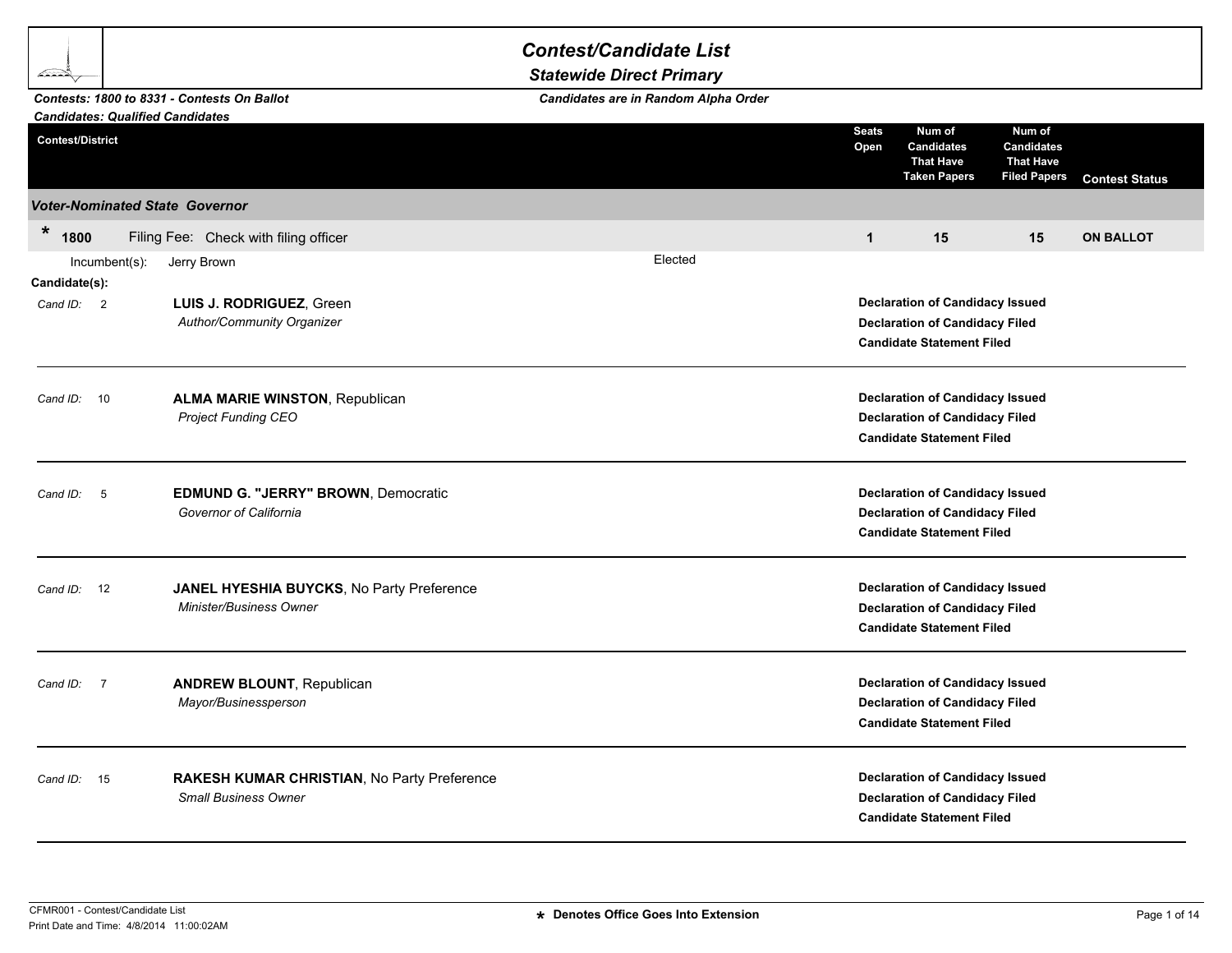| <b>Contest/District</b> |                                                                             | <b>Seats</b><br>Open                                                                                                | Num of<br><b>Candidates</b><br><b>That Have</b><br><b>Taken Papers</b>                                              | Num of<br><b>Candidates</b><br><b>That Have</b><br><b>Filed Papers</b> | <b>Contest Status</b> |  |
|-------------------------|-----------------------------------------------------------------------------|---------------------------------------------------------------------------------------------------------------------|---------------------------------------------------------------------------------------------------------------------|------------------------------------------------------------------------|-----------------------|--|
|                         | <b>Voter-Nominated State Governor</b>                                       |                                                                                                                     |                                                                                                                     |                                                                        |                       |  |
| 1800                    | Filing Fee: Check with filing officer                                       | $\mathbf{1}$                                                                                                        | 15                                                                                                                  | 15                                                                     | <b>ON BALLOT</b>      |  |
| Cand ID: 8              | <b>GLENN CHAMP, Republican</b><br><b>Business Owner/Engineer</b>            | <b>Declaration of Candidacy Issued</b><br><b>Declaration of Candidacy Filed</b><br><b>Candidate Statement Filed</b> |                                                                                                                     |                                                                        |                       |  |
| 9<br>Cand ID:           | <b>NEEL KASHKARI, Republican</b><br><b>Businessman</b>                      | <b>Declaration of Candidacy Issued</b><br><b>Declaration of Candidacy Filed</b><br><b>Candidate Statement Filed</b> |                                                                                                                     |                                                                        |                       |  |
| Cand ID: 3              | TIM DONNELLY, Republican<br>California State Assemblyman                    |                                                                                                                     | <b>Declaration of Candidacy Issued</b><br><b>Declaration of Candidacy Filed</b><br><b>Candidate Statement Filed</b> |                                                                        |                       |  |
| Cand ID: 11             | "BO" BOGDAN AMBROZEWICZ, No Party Preference<br><b>Small Business Owner</b> |                                                                                                                     | <b>Declaration of Candidacy Issued</b><br><b>Declaration of Candidacy Filed</b><br><b>Candidate Statement Filed</b> |                                                                        |                       |  |
| Cand ID: 4              | <b>AKINYEMI AGBEDE, Democratic</b><br><b>Doctoral Student</b>               |                                                                                                                     | <b>Declaration of Candidacy Issued</b><br><b>Declaration of Candidacy Filed</b><br><b>Candidate Statement Filed</b> |                                                                        |                       |  |
| Cand ID: 6              | RICHARD WILLIAM AGUIRRE, Republican<br><b>Real Estate Investor</b>          |                                                                                                                     | <b>Declaration of Candidacy Issued</b><br><b>Declaration of Candidacy Filed</b><br><b>Candidate Statement Filed</b> |                                                                        |                       |  |
| Cand ID: 14             | <b>ROBERT NEWMAN, No Party Preference</b><br>Psychologist/Farmer            |                                                                                                                     | <b>Declaration of Candidacy Issued</b><br><b>Declaration of Candidacy Filed</b><br><b>Candidate Statement Filed</b> |                                                                        |                       |  |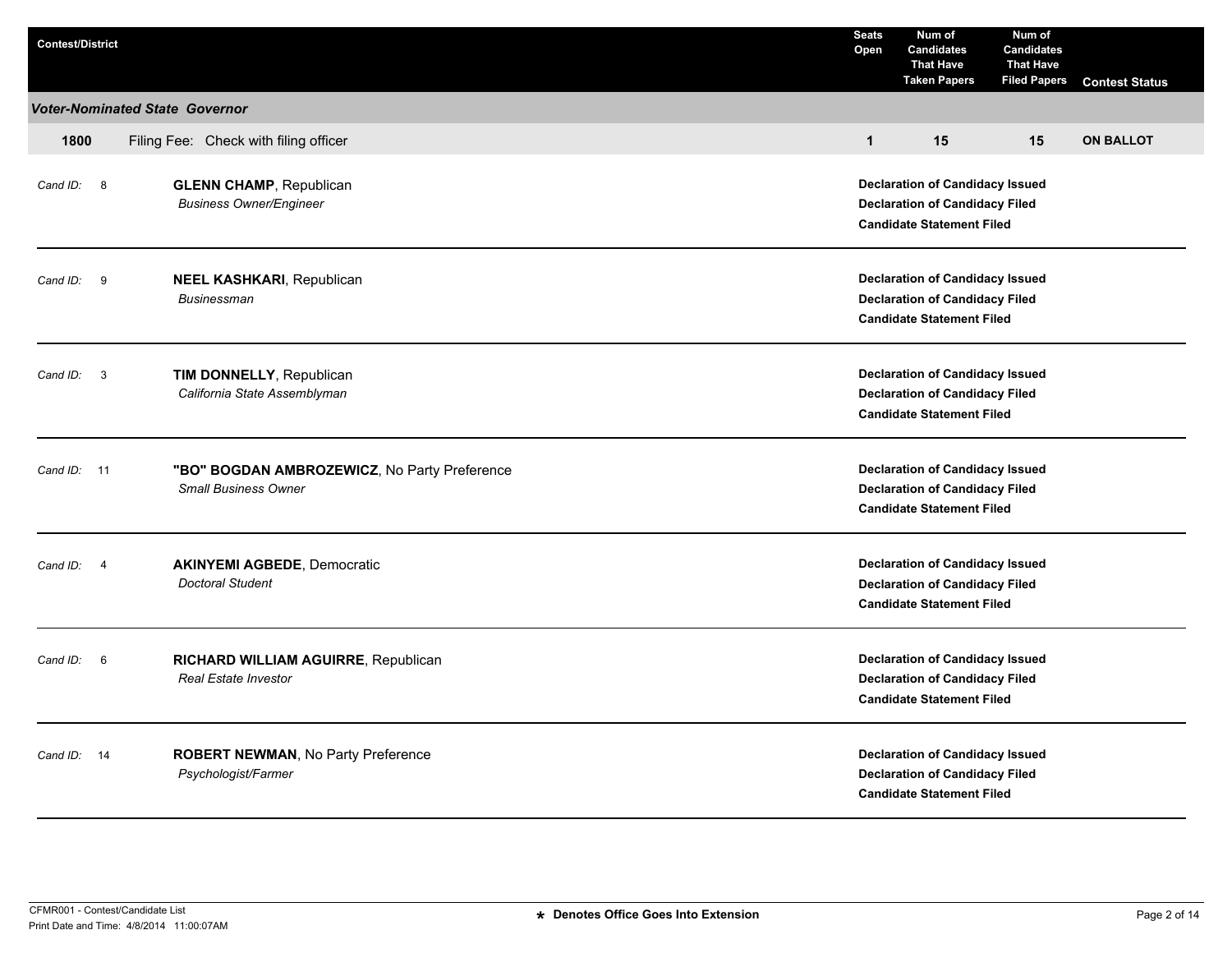| <b>Contest/District</b>               |                                                                            |         | <b>Seats</b><br>Open                                                                                                | Num of<br><b>Candidates</b><br><b>That Have</b><br><b>Taken Papers</b>                                              | Num of<br><b>Candidates</b><br><b>That Have</b><br><b>Filed Papers</b> | <b>Contest Status</b> |
|---------------------------------------|----------------------------------------------------------------------------|---------|---------------------------------------------------------------------------------------------------------------------|---------------------------------------------------------------------------------------------------------------------|------------------------------------------------------------------------|-----------------------|
| <b>Voter-Nominated State Governor</b> |                                                                            |         |                                                                                                                     |                                                                                                                     |                                                                        |                       |
| 1800                                  | Filing Fee: Check with filing officer                                      |         | $\mathbf{1}$                                                                                                        | 15                                                                                                                  | 15                                                                     | <b>ON BALLOT</b>      |
| Cand ID: 1                            | CINDY L. SHEEHAN, Peace And Freedom<br>Author/Non-Profit Director          |         | <b>Declaration of Candidacy Issued</b><br><b>Declaration of Candidacy Filed</b><br><b>Candidate Statement Filed</b> |                                                                                                                     |                                                                        |                       |
| Cand ID: 13                           | JOE LEICHT, No Party Preference<br>Golf Course Operator                    |         | <b>Declaration of Candidacy Issued</b><br><b>Declaration of Candidacy Filed</b><br><b>Candidate Statement Filed</b> |                                                                                                                     |                                                                        |                       |
|                                       | <b>Voter-Nominated State Lieutenant Governor</b>                           |         |                                                                                                                     |                                                                                                                     |                                                                        |                       |
| 1810                                  | Filing Fee: Check with filing officer                                      |         | $\mathbf{1}$                                                                                                        | 8                                                                                                                   | 8                                                                      | <b>ON BALLOT</b>      |
| Incumbent(s):<br>Candidate(s):        | Gavin Newsom                                                               | Elected |                                                                                                                     |                                                                                                                     |                                                                        |                       |
| Cand ID: 8                            | <b>ALAN REYNOLDS, Americans Elect</b><br>Commissioner/Engineer/Businessman |         | <b>Declaration of Candidacy Issued</b><br><b>Declaration of Candidacy Filed</b><br><b>Candidate Statement Filed</b> |                                                                                                                     |                                                                        |                       |
| $-5$<br>Cand ID:                      | <b>GEORGE YANG, Republican</b><br>Father/Software Developer                |         |                                                                                                                     | <b>Declaration of Candidacy Issued</b><br><b>Declaration of Candidacy Filed</b><br><b>Candidate Statement Filed</b> |                                                                        |                       |
| Cand ID:<br>$\overline{2}$            | <b>ERIC KOREVAAR, Democratic</b><br>Scientist/Businessman/Parent           |         |                                                                                                                     | <b>Declaration of Candidacy Issued</b><br><b>Declaration of Candidacy Filed</b><br><b>Candidate Statement Filed</b> |                                                                        |                       |
| $\overline{\mathbf{3}}$<br>Cand ID:   | DAVID FENNELL, Republican<br>Entrepreneur                                  |         |                                                                                                                     | <b>Declaration of Candidacy Issued</b><br><b>Declaration of Candidacy Filed</b><br><b>Candidate Statement Filed</b> |                                                                        |                       |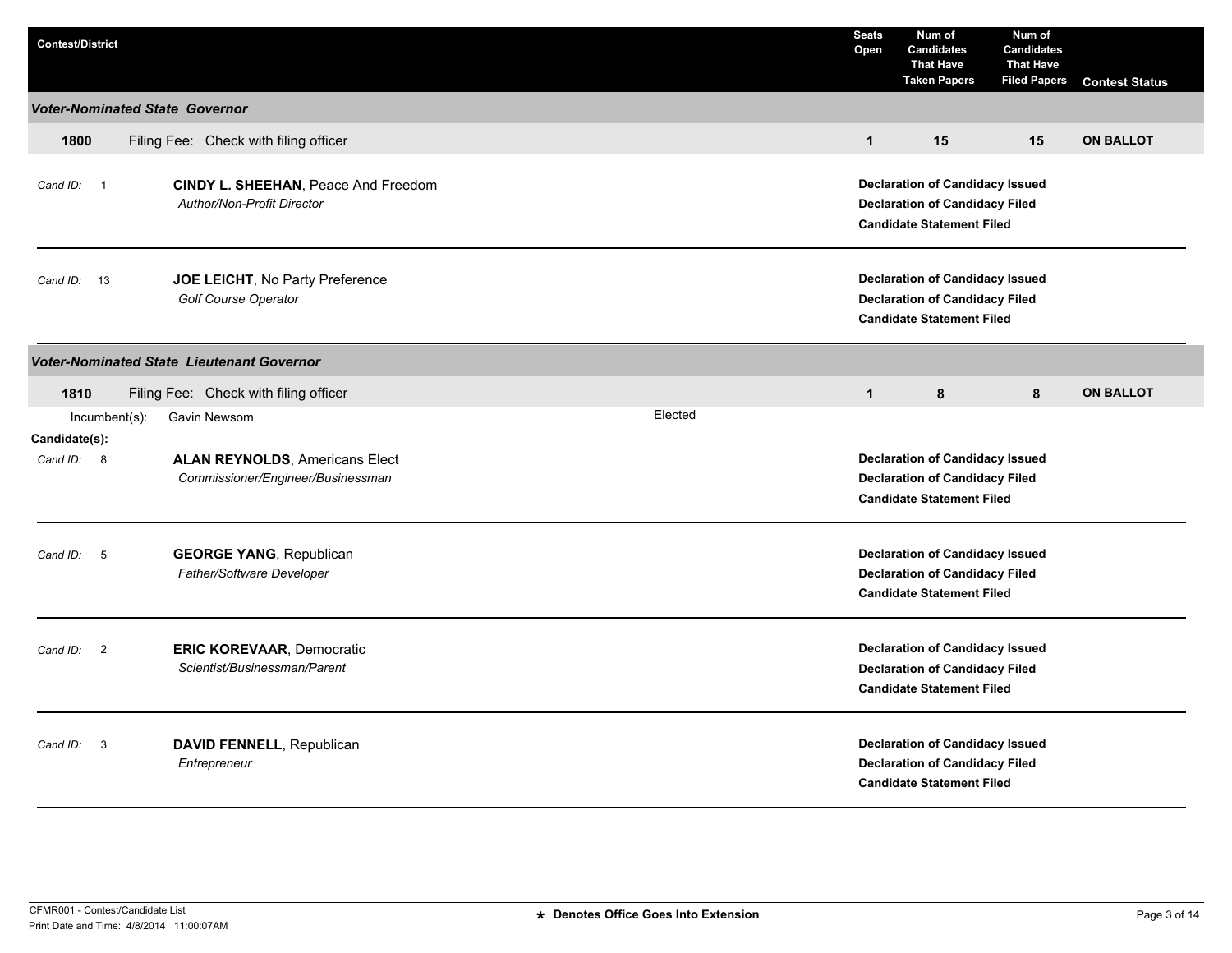| <b>Contest/District</b>              |                                                                    |         | <b>Seats</b><br>Open                                                                                                                          | Num of<br><b>Candidates</b><br><b>That Have</b><br><b>Taken Papers</b>                                              | Num of<br><b>Candidates</b><br><b>That Have</b><br><b>Filed Papers</b> | <b>Contest Status</b> |
|--------------------------------------|--------------------------------------------------------------------|---------|-----------------------------------------------------------------------------------------------------------------------------------------------|---------------------------------------------------------------------------------------------------------------------|------------------------------------------------------------------------|-----------------------|
|                                      | <b>Voter-Nominated State Lieutenant Governor</b>                   |         |                                                                                                                                               |                                                                                                                     |                                                                        |                       |
| 1810                                 | Filing Fee: Check with filing officer                              |         | $\mathbf{1}$                                                                                                                                  | 8                                                                                                                   | 8                                                                      | <b>ON BALLOT</b>      |
| Cand ID: 7                           | AMOS JOHNSON, Peace And Freedom<br>Security Guard                  |         | <b>Declaration of Candidacy Issued</b><br><b>Declaration of Candidacy Filed</b><br><b>Candidate Statement Filed</b>                           |                                                                                                                     |                                                                        |                       |
| Cand ID:<br>$\overline{\phantom{0}}$ | <b>GAVIN NEWSOM, Democratic</b><br>Lieutenant Governor             |         | <b>Declaration of Candidacy Issued</b><br>2/27/2014<br><b>Declaration of Candidacy Filed</b><br>3/06/2014<br><b>Candidate Statement Filed</b> |                                                                                                                     |                                                                        |                       |
| Cand ID: 4                           | RON NEHRING, Republican<br>Small Businessman/Educator              |         |                                                                                                                                               | <b>Declaration of Candidacy Issued</b><br><b>Declaration of Candidacy Filed</b><br><b>Candidate Statement Filed</b> |                                                                        |                       |
| 6<br>Cand ID:                        | JENA F. GOODMAN, Green<br><b>Student</b>                           |         |                                                                                                                                               | <b>Declaration of Candidacy Issued</b><br><b>Declaration of Candidacy Filed</b><br><b>Candidate Statement Filed</b> |                                                                        |                       |
|                                      | <b>Voter-Nominated State Secretary Of State</b>                    |         |                                                                                                                                               |                                                                                                                     |                                                                        |                       |
| *<br>1820                            | Filing Fee: Check with filing officer                              |         | $\mathbf{1}$                                                                                                                                  | 8                                                                                                                   | 8                                                                      | <b>ON BALLOT</b>      |
| $Incumbent(s)$ :<br>Candidate(s):    | Debra Bowen                                                        | Elected |                                                                                                                                               |                                                                                                                     |                                                                        |                       |
| Cand ID: 5                           | <b>LELAND YEE, Democratic</b><br>California State Senator          |         |                                                                                                                                               | <b>Declaration of Candidacy Issued</b><br><b>Declaration of Candidacy Filed</b><br><b>Candidate Statement Filed</b> |                                                                        |                       |
| Cand ID: 2                           | <b>DEREK CRESSMAN, Democratic</b><br><b>Voting Rights Advocate</b> |         |                                                                                                                                               | <b>Declaration of Candidacy Issued</b><br><b>Declaration of Candidacy Filed</b><br><b>Candidate Statement Filed</b> |                                                                        |                       |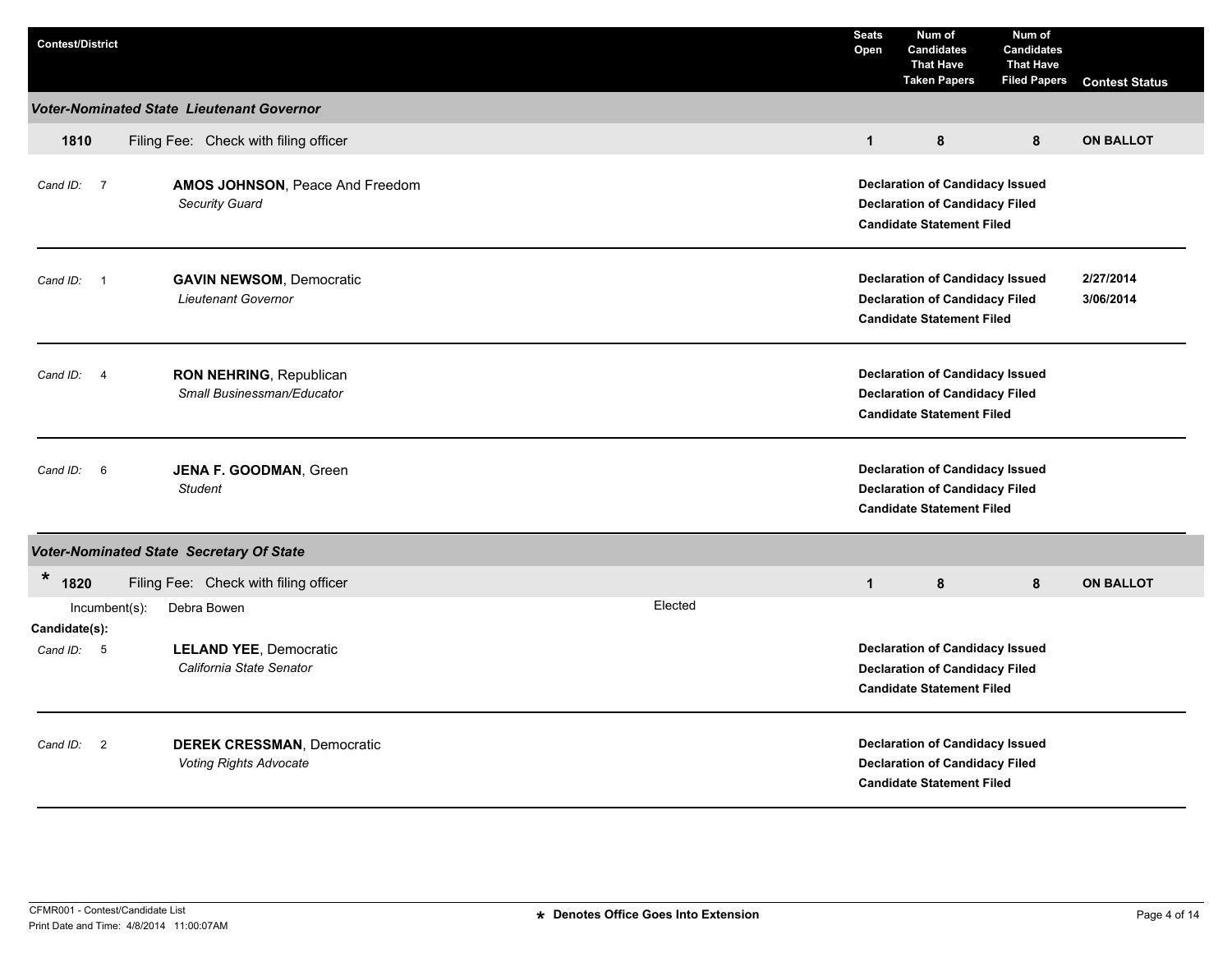| <b>Contest/District</b>    |                                                                     |         | <b>Seats</b><br>Open                                                                                                | Num of<br><b>Candidates</b><br><b>That Have</b><br><b>Taken Papers</b>                                              | Num of<br><b>Candidates</b><br><b>That Have</b><br><b>Filed Papers</b> | <b>Contest Status</b>  |  |  |
|----------------------------|---------------------------------------------------------------------|---------|---------------------------------------------------------------------------------------------------------------------|---------------------------------------------------------------------------------------------------------------------|------------------------------------------------------------------------|------------------------|--|--|
|                            | Voter-Nominated State Secretary Of State                            |         |                                                                                                                     |                                                                                                                     |                                                                        |                        |  |  |
| 1820                       | Filing Fee: Check with filing officer                               |         | $\mathbf{1}$                                                                                                        | 8                                                                                                                   | 8                                                                      | <b>ON BALLOT</b>       |  |  |
| Cand ID: 1                 | <b>DAVID CURTIS, Green</b><br>Dad/Designer                          |         |                                                                                                                     | <b>Declaration of Candidacy Issued</b><br><b>Declaration of Candidacy Filed</b><br><b>Candidate Statement Filed</b> |                                                                        | 2/10/2014<br>2/10/2014 |  |  |
| $\overline{4}$<br>Cand ID: | <b>ALEX PADILLA, Democratic</b><br>California State Senator         |         | <b>Declaration of Candidacy Issued</b><br><b>Declaration of Candidacy Filed</b><br><b>Candidate Statement Filed</b> |                                                                                                                     |                                                                        |                        |  |  |
| Cand ID: 7                 | PETE PETERSON, Republican<br>Educator/Institute Director            |         |                                                                                                                     | <b>Declaration of Candidacy Issued</b><br><b>Declaration of Candidacy Filed</b><br><b>Candidate Statement Filed</b> |                                                                        |                        |  |  |
| Cand ID: 3                 | JEFFREY H. DROBMAN, Democratic<br>Computer Scientist/Engineer       |         |                                                                                                                     | <b>Declaration of Candidacy Issued</b><br><b>Declaration of Candidacy Filed</b><br><b>Candidate Statement Filed</b> |                                                                        |                        |  |  |
| Cand ID: 6                 | ROY ALLMOND, Republican<br>California State Employee                |         | <b>Declaration of Candidacy Issued</b><br><b>Declaration of Candidacy Filed</b><br><b>Candidate Statement Filed</b> |                                                                                                                     |                                                                        |                        |  |  |
| Cand ID: 8                 | DAN SCHNUR, No Party Preference<br><b>Political Reform Advocate</b> |         | <b>Declaration of Candidacy Issued</b><br><b>Declaration of Candidacy Filed</b><br><b>Candidate Statement Filed</b> |                                                                                                                     |                                                                        |                        |  |  |
|                            | <b>Voter-Nominated State Controller</b>                             |         |                                                                                                                     |                                                                                                                     |                                                                        |                        |  |  |
| *<br>1830                  | Filing Fee: Check with filing officer                               |         | $\mathbf{1}$                                                                                                        | 6                                                                                                                   | 6                                                                      | <b>ON BALLOT</b>       |  |  |
|                            | Incumbent(s):<br>John Chiang                                        | Elected |                                                                                                                     |                                                                                                                     |                                                                        |                        |  |  |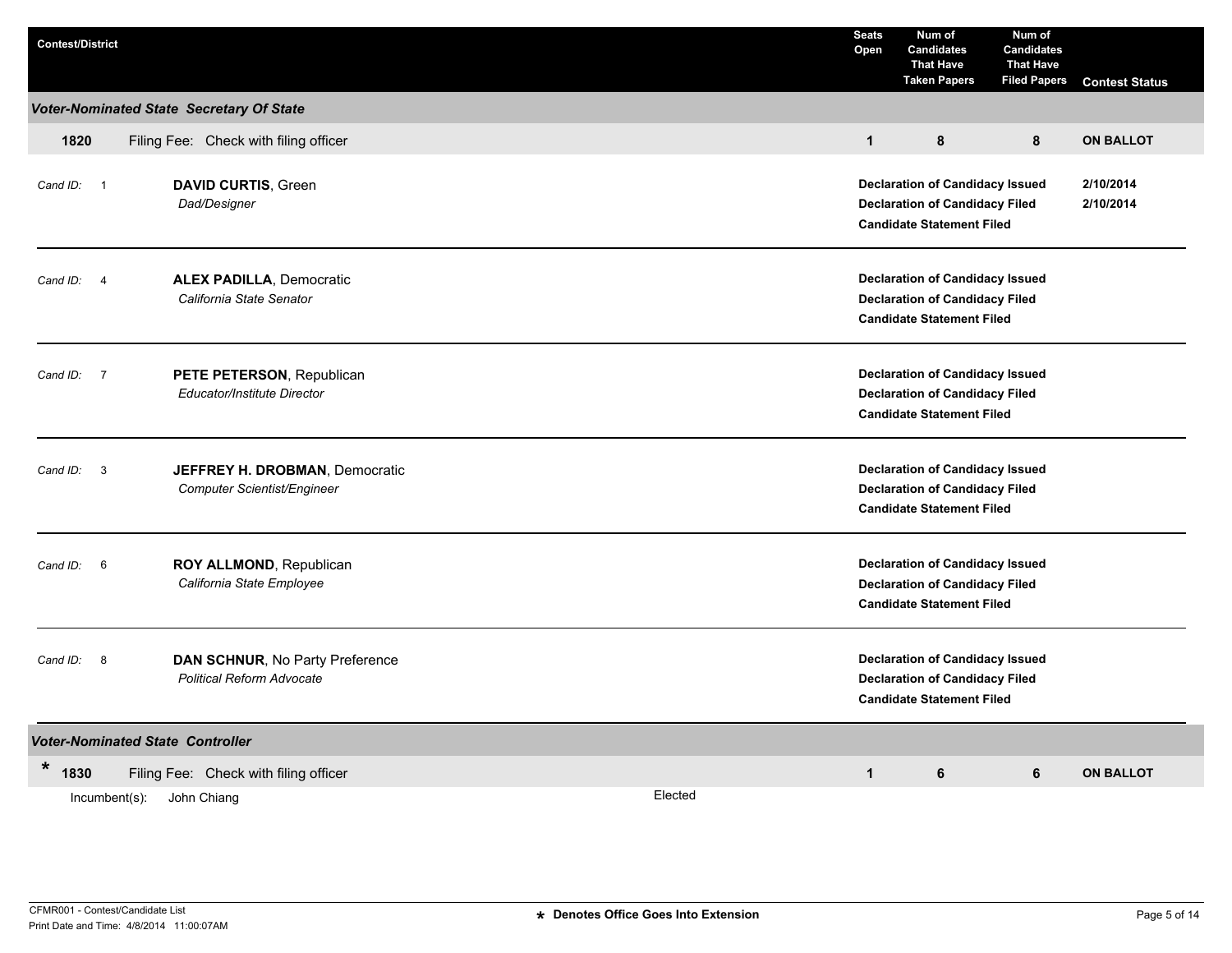| <b>Voter-Nominated State Controller</b><br>Filing Fee: Check with filing officer<br>6<br><b>ON BALLOT</b><br>1830<br>$\mathbf{1}$<br>6<br>Candidate(s):<br><b>BETTY T. YEE, Democratic</b><br><b>Declaration of Candidacy Issued</b><br>Cand ID: 4<br>California State Board of Equalization Member<br><b>Declaration of Candidacy Filed</b><br><b>Candidate Statement Filed</b><br><b>LAURA WELLS, Green</b><br><b>Declaration of Candidacy Issued</b><br>$\overline{\phantom{0}}$ 1<br>Cand ID:<br><b>Financial Analyst</b><br><b>Declaration of Candidacy Filed</b><br><b>Candidate Statement Filed</b><br><b>Declaration of Candidacy Issued</b><br><b>TAMMY D. BLAIR, Democratic</b><br>Cand ID: 2<br>Administrator<br><b>Declaration of Candidacy Filed</b><br><b>Candidate Statement Filed</b><br>JOHN A. PEREZ, Democratic<br><b>Declaration of Candidacy Issued</b><br>Cand ID: 3<br>California Assembly Speaker<br><b>Declaration of Candidacy Filed</b><br><b>Candidate Statement Filed</b><br><b>Declaration of Candidacy Issued</b><br>DAVID EVANS, Republican<br>Cand ID: 5<br><b>Chief Financial Officer</b><br><b>Declaration of Candidacy Filed</b><br><b>Candidate Statement Filed</b><br><b>Declaration of Candidacy Issued</b><br><b>ASHLEY SWEARENGIN, Republican</b><br>Cand ID: 6<br>Mayor, City of Fresno<br><b>Declaration of Candidacy Filed</b><br><b>Candidate Statement Filed</b> | <b>Contest/District</b> |  |  | <b>Seats</b><br>Open | Num of<br><b>Candidates</b><br><b>That Have</b><br><b>Taken Papers</b> | Num of<br><b>Candidates</b><br><b>That Have</b><br><b>Filed Papers</b> | <b>Contest Status</b> |  |  |  |  |
|----------------------------------------------------------------------------------------------------------------------------------------------------------------------------------------------------------------------------------------------------------------------------------------------------------------------------------------------------------------------------------------------------------------------------------------------------------------------------------------------------------------------------------------------------------------------------------------------------------------------------------------------------------------------------------------------------------------------------------------------------------------------------------------------------------------------------------------------------------------------------------------------------------------------------------------------------------------------------------------------------------------------------------------------------------------------------------------------------------------------------------------------------------------------------------------------------------------------------------------------------------------------------------------------------------------------------------------------------------------------------------------------------------------|-------------------------|--|--|----------------------|------------------------------------------------------------------------|------------------------------------------------------------------------|-----------------------|--|--|--|--|
|                                                                                                                                                                                                                                                                                                                                                                                                                                                                                                                                                                                                                                                                                                                                                                                                                                                                                                                                                                                                                                                                                                                                                                                                                                                                                                                                                                                                                |                         |  |  |                      |                                                                        |                                                                        |                       |  |  |  |  |
|                                                                                                                                                                                                                                                                                                                                                                                                                                                                                                                                                                                                                                                                                                                                                                                                                                                                                                                                                                                                                                                                                                                                                                                                                                                                                                                                                                                                                |                         |  |  |                      |                                                                        |                                                                        |                       |  |  |  |  |
|                                                                                                                                                                                                                                                                                                                                                                                                                                                                                                                                                                                                                                                                                                                                                                                                                                                                                                                                                                                                                                                                                                                                                                                                                                                                                                                                                                                                                |                         |  |  |                      |                                                                        |                                                                        |                       |  |  |  |  |
|                                                                                                                                                                                                                                                                                                                                                                                                                                                                                                                                                                                                                                                                                                                                                                                                                                                                                                                                                                                                                                                                                                                                                                                                                                                                                                                                                                                                                |                         |  |  |                      |                                                                        |                                                                        |                       |  |  |  |  |
|                                                                                                                                                                                                                                                                                                                                                                                                                                                                                                                                                                                                                                                                                                                                                                                                                                                                                                                                                                                                                                                                                                                                                                                                                                                                                                                                                                                                                |                         |  |  |                      |                                                                        |                                                                        |                       |  |  |  |  |
|                                                                                                                                                                                                                                                                                                                                                                                                                                                                                                                                                                                                                                                                                                                                                                                                                                                                                                                                                                                                                                                                                                                                                                                                                                                                                                                                                                                                                |                         |  |  |                      |                                                                        |                                                                        |                       |  |  |  |  |
|                                                                                                                                                                                                                                                                                                                                                                                                                                                                                                                                                                                                                                                                                                                                                                                                                                                                                                                                                                                                                                                                                                                                                                                                                                                                                                                                                                                                                |                         |  |  |                      |                                                                        |                                                                        |                       |  |  |  |  |
|                                                                                                                                                                                                                                                                                                                                                                                                                                                                                                                                                                                                                                                                                                                                                                                                                                                                                                                                                                                                                                                                                                                                                                                                                                                                                                                                                                                                                |                         |  |  |                      |                                                                        |                                                                        |                       |  |  |  |  |
|                                                                                                                                                                                                                                                                                                                                                                                                                                                                                                                                                                                                                                                                                                                                                                                                                                                                                                                                                                                                                                                                                                                                                                                                                                                                                                                                                                                                                |                         |  |  |                      |                                                                        |                                                                        |                       |  |  |  |  |
|                                                                                                                                                                                                                                                                                                                                                                                                                                                                                                                                                                                                                                                                                                                                                                                                                                                                                                                                                                                                                                                                                                                                                                                                                                                                                                                                                                                                                |                         |  |  |                      |                                                                        |                                                                        |                       |  |  |  |  |
|                                                                                                                                                                                                                                                                                                                                                                                                                                                                                                                                                                                                                                                                                                                                                                                                                                                                                                                                                                                                                                                                                                                                                                                                                                                                                                                                                                                                                |                         |  |  |                      |                                                                        |                                                                        |                       |  |  |  |  |
|                                                                                                                                                                                                                                                                                                                                                                                                                                                                                                                                                                                                                                                                                                                                                                                                                                                                                                                                                                                                                                                                                                                                                                                                                                                                                                                                                                                                                |                         |  |  |                      |                                                                        |                                                                        |                       |  |  |  |  |
|                                                                                                                                                                                                                                                                                                                                                                                                                                                                                                                                                                                                                                                                                                                                                                                                                                                                                                                                                                                                                                                                                                                                                                                                                                                                                                                                                                                                                |                         |  |  |                      |                                                                        |                                                                        |                       |  |  |  |  |
|                                                                                                                                                                                                                                                                                                                                                                                                                                                                                                                                                                                                                                                                                                                                                                                                                                                                                                                                                                                                                                                                                                                                                                                                                                                                                                                                                                                                                |                         |  |  |                      |                                                                        |                                                                        |                       |  |  |  |  |
|                                                                                                                                                                                                                                                                                                                                                                                                                                                                                                                                                                                                                                                                                                                                                                                                                                                                                                                                                                                                                                                                                                                                                                                                                                                                                                                                                                                                                |                         |  |  |                      |                                                                        |                                                                        |                       |  |  |  |  |
|                                                                                                                                                                                                                                                                                                                                                                                                                                                                                                                                                                                                                                                                                                                                                                                                                                                                                                                                                                                                                                                                                                                                                                                                                                                                                                                                                                                                                |                         |  |  |                      |                                                                        |                                                                        |                       |  |  |  |  |
|                                                                                                                                                                                                                                                                                                                                                                                                                                                                                                                                                                                                                                                                                                                                                                                                                                                                                                                                                                                                                                                                                                                                                                                                                                                                                                                                                                                                                |                         |  |  |                      |                                                                        |                                                                        |                       |  |  |  |  |
|                                                                                                                                                                                                                                                                                                                                                                                                                                                                                                                                                                                                                                                                                                                                                                                                                                                                                                                                                                                                                                                                                                                                                                                                                                                                                                                                                                                                                |                         |  |  |                      |                                                                        |                                                                        |                       |  |  |  |  |
|                                                                                                                                                                                                                                                                                                                                                                                                                                                                                                                                                                                                                                                                                                                                                                                                                                                                                                                                                                                                                                                                                                                                                                                                                                                                                                                                                                                                                |                         |  |  |                      |                                                                        |                                                                        |                       |  |  |  |  |
|                                                                                                                                                                                                                                                                                                                                                                                                                                                                                                                                                                                                                                                                                                                                                                                                                                                                                                                                                                                                                                                                                                                                                                                                                                                                                                                                                                                                                |                         |  |  |                      |                                                                        |                                                                        |                       |  |  |  |  |
|                                                                                                                                                                                                                                                                                                                                                                                                                                                                                                                                                                                                                                                                                                                                                                                                                                                                                                                                                                                                                                                                                                                                                                                                                                                                                                                                                                                                                |                         |  |  |                      |                                                                        |                                                                        |                       |  |  |  |  |
|                                                                                                                                                                                                                                                                                                                                                                                                                                                                                                                                                                                                                                                                                                                                                                                                                                                                                                                                                                                                                                                                                                                                                                                                                                                                                                                                                                                                                |                         |  |  |                      |                                                                        |                                                                        |                       |  |  |  |  |
| <b>Voter-Nominated State Treasurer</b>                                                                                                                                                                                                                                                                                                                                                                                                                                                                                                                                                                                                                                                                                                                                                                                                                                                                                                                                                                                                                                                                                                                                                                                                                                                                                                                                                                         |                         |  |  |                      |                                                                        |                                                                        |                       |  |  |  |  |
| *<br>1840<br>Filing Fee: Check with filing officer<br>$\mathbf{1}$<br>3<br>$\mathbf{3}$<br><b>ON BALLOT</b>                                                                                                                                                                                                                                                                                                                                                                                                                                                                                                                                                                                                                                                                                                                                                                                                                                                                                                                                                                                                                                                                                                                                                                                                                                                                                                    |                         |  |  |                      |                                                                        |                                                                        |                       |  |  |  |  |
| Elected<br>Incumbent(s):<br><b>Bill Lockyer</b>                                                                                                                                                                                                                                                                                                                                                                                                                                                                                                                                                                                                                                                                                                                                                                                                                                                                                                                                                                                                                                                                                                                                                                                                                                                                                                                                                                |                         |  |  |                      |                                                                        |                                                                        |                       |  |  |  |  |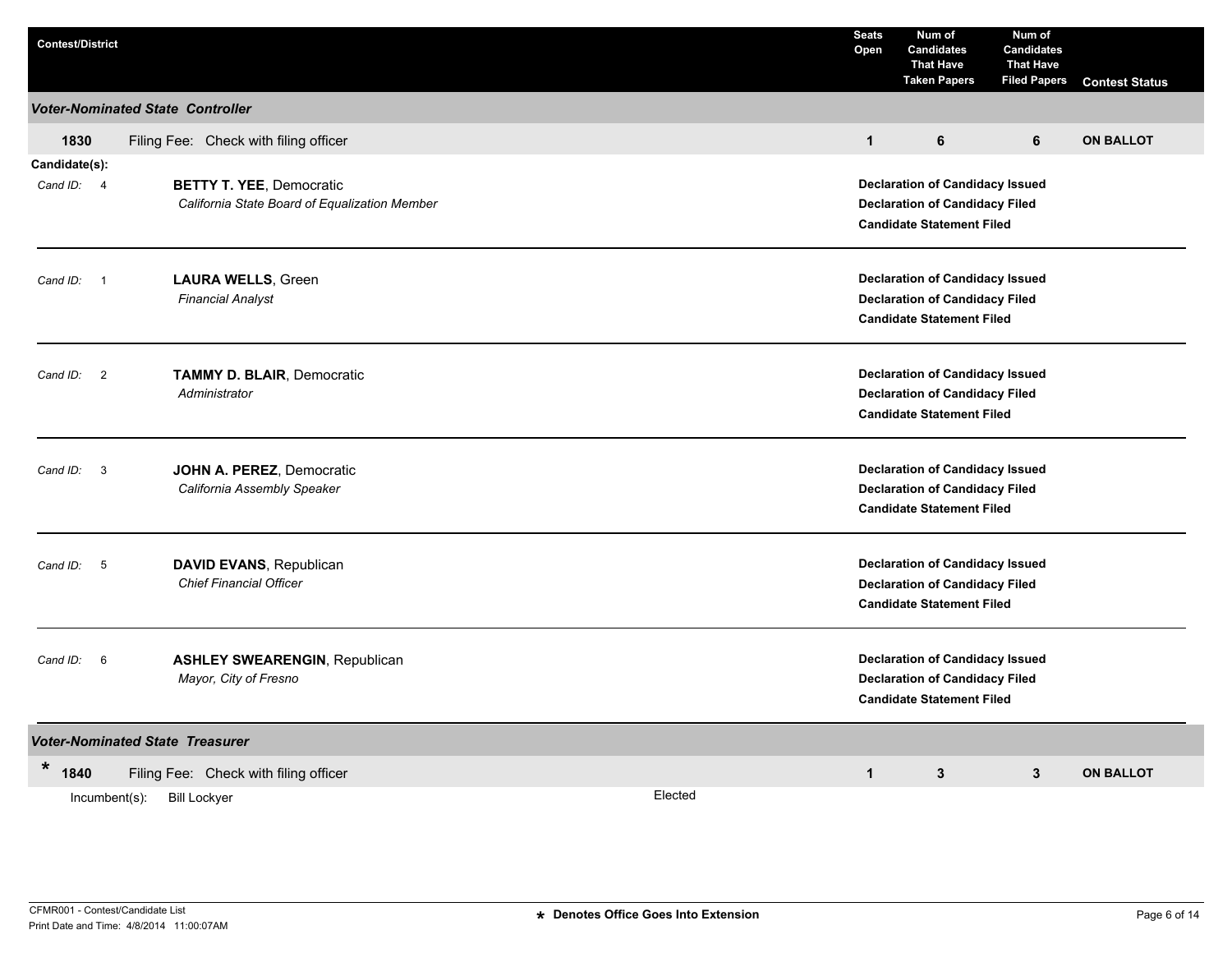| <b>Contest/District</b>                |                                                                         |         | <b>Seats</b><br>Open                                                                                                | Num of<br><b>Candidates</b><br><b>That Have</b><br><b>Taken Papers</b>                                              | Num of<br><b>Candidates</b><br><b>That Have</b><br><b>Filed Papers</b> | <b>Contest Status</b> |
|----------------------------------------|-------------------------------------------------------------------------|---------|---------------------------------------------------------------------------------------------------------------------|---------------------------------------------------------------------------------------------------------------------|------------------------------------------------------------------------|-----------------------|
| <b>Voter-Nominated State Treasurer</b> |                                                                         |         |                                                                                                                     |                                                                                                                     |                                                                        |                       |
| 1840                                   | Filing Fee: Check with filing officer                                   |         | $\mathbf{1}$                                                                                                        | 3                                                                                                                   | $\mathbf{3}$                                                           | <b>ON BALLOT</b>      |
| Candidate(s):<br>Cand ID: 1            | ELLEN H. BROWN, Green<br><b>Public Banking Author</b>                   |         | <b>Declaration of Candidacy Issued</b><br><b>Declaration of Candidacy Filed</b><br><b>Candidate Statement Filed</b> |                                                                                                                     |                                                                        |                       |
| $\overline{\mathbf{3}}$<br>Cand ID:    | <b>GREG CONLON, Republican</b><br>Businessman/CPA                       |         | <b>Declaration of Candidacy Issued</b><br><b>Declaration of Candidacy Filed</b><br><b>Candidate Statement Filed</b> |                                                                                                                     |                                                                        |                       |
| Cand ID: 2                             | JOHN CHIANG, Democratic<br>California State Controller                  |         |                                                                                                                     | <b>Declaration of Candidacy Issued</b><br><b>Declaration of Candidacy Filed</b><br><b>Candidate Statement Filed</b> |                                                                        |                       |
|                                        | <b>Voter-Nominated State Attorney General</b>                           |         |                                                                                                                     |                                                                                                                     |                                                                        |                       |
| $\star$<br>1850                        | Filing Fee: Check with filing officer                                   |         | $\mathbf{1}$                                                                                                        | $\overline{7}$                                                                                                      | $\overline{7}$                                                         | <b>ON BALLOT</b>      |
| Incumbent(s):<br>Candidate(s):         | Kamala D Harris                                                         | Elected |                                                                                                                     |                                                                                                                     |                                                                        |                       |
| Cand ID: 5                             | PHIL WYMAN, Republican<br>Attorney/Rancher                              |         |                                                                                                                     | <b>Declaration of Candidacy Issued</b><br><b>Declaration of Candidacy Filed</b><br><b>Candidate Statement Filed</b> |                                                                        |                       |
| Cand ID:<br>$\overline{4}$             | DAVID KING, Republican<br>Attorney/Small Businessman                    |         |                                                                                                                     | <b>Declaration of Candidacy Issued</b><br><b>Declaration of Candidacy Filed</b><br><b>Candidate Statement Filed</b> |                                                                        |                       |
| $\overline{7}$<br>Cand ID:             | <b>ORLY TAITZ, No Party Preference</b><br>Attorney/Doctor/Businesswoman |         |                                                                                                                     | <b>Declaration of Candidacy Issued</b><br><b>Declaration of Candidacy Filed</b><br><b>Candidate Statement Filed</b> |                                                                        |                       |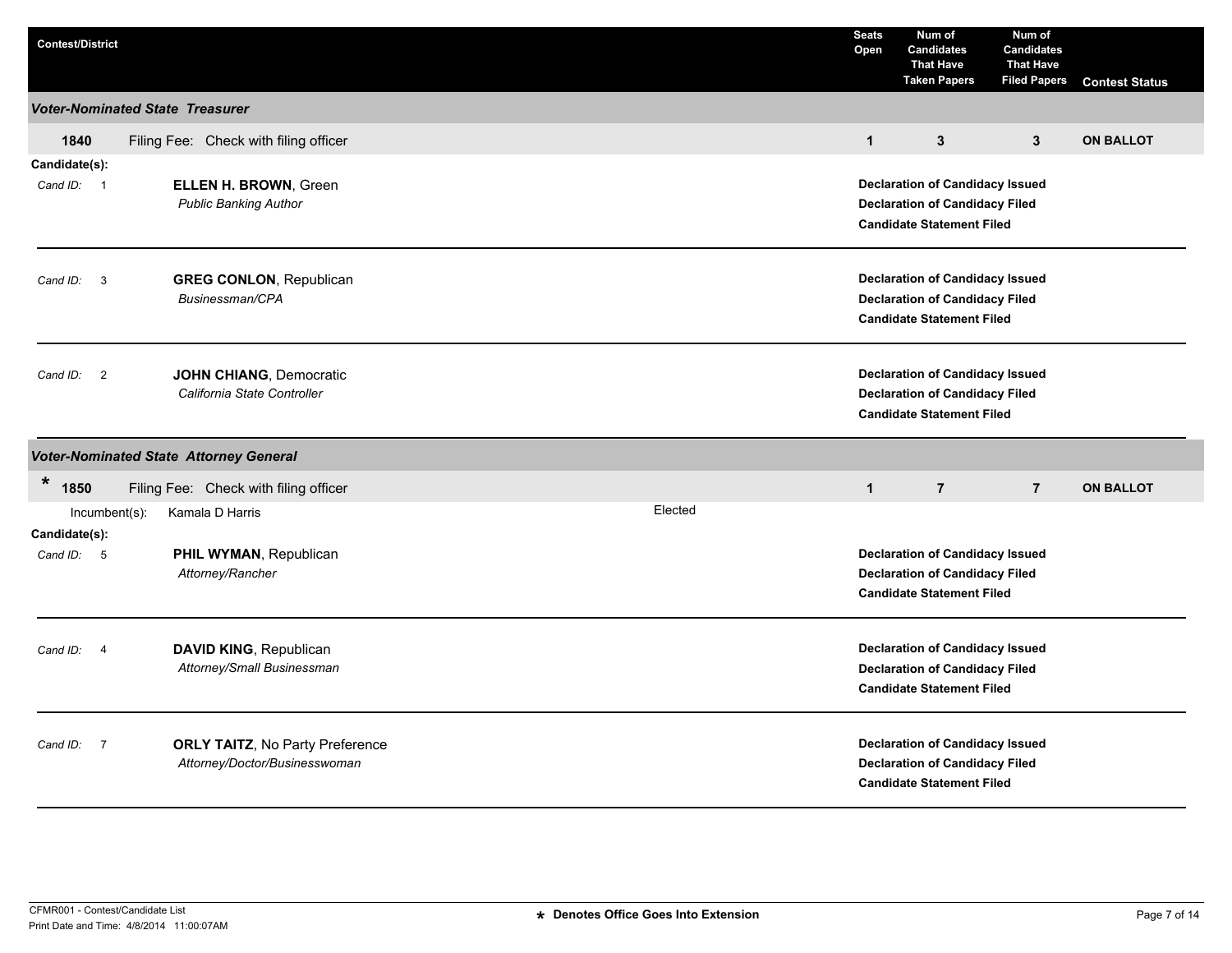| <b>Contest/District</b>              |                                                                              |         | <b>Seats</b><br>Open                                                                                                | Num of<br><b>Candidates</b><br><b>That Have</b><br><b>Taken Papers</b>                                              | Num of<br><b>Candidates</b><br><b>That Have</b><br><b>Filed Papers</b> | <b>Contest Status</b> |
|--------------------------------------|------------------------------------------------------------------------------|---------|---------------------------------------------------------------------------------------------------------------------|---------------------------------------------------------------------------------------------------------------------|------------------------------------------------------------------------|-----------------------|
|                                      | <b>Voter-Nominated State Attorney General</b>                                |         |                                                                                                                     |                                                                                                                     |                                                                        |                       |
| 1850                                 | Filing Fee: Check with filing officer                                        |         | $\mathbf{1}$                                                                                                        | $\overline{7}$                                                                                                      | $\overline{7}$                                                         | <b>ON BALLOT</b>      |
| Cand ID: 1                           | <b>KAMALA D. HARRIS, Democratic</b><br><b>Attorney General of California</b> |         | <b>Declaration of Candidacy Issued</b><br><b>Declaration of Candidacy Filed</b><br><b>Candidate Statement Filed</b> |                                                                                                                     |                                                                        |                       |
| $\overline{\mathbf{3}}$<br>Cand ID:  | JOHN HAGGERTY, Republican<br>No Ballot Designation                           |         | <b>Declaration of Candidacy Issued</b><br><b>Declaration of Candidacy Filed</b><br><b>Candidate Statement Filed</b> |                                                                                                                     |                                                                        |                       |
| Cand ID: 6                           | <b>JONATHAN JAECH, Libertarian</b><br>Attorney                               |         | <b>Declaration of Candidacy Issued</b><br><b>Declaration of Candidacy Filed</b><br><b>Candidate Statement Filed</b> |                                                                                                                     |                                                                        |                       |
| $\overline{\phantom{a}}$<br>Cand ID: | RONALD GOLD, Republican<br><b>Retired State Prosecutor</b>                   |         | <b>Declaration of Candidacy Issued</b><br><b>Declaration of Candidacy Filed</b><br><b>Candidate Statement Filed</b> |                                                                                                                     |                                                                        |                       |
|                                      | <b>Voter-Nominated State Insurance Commissioner</b>                          |         |                                                                                                                     |                                                                                                                     |                                                                        |                       |
| 1860                                 | Filing Fee: Check with filing officer                                        |         | $\mathbf{1}$                                                                                                        | 3                                                                                                                   | 3                                                                      | <b>ON BALLOT</b>      |
| Incumbent(s):<br>Candidate(s):       | Dave Jones                                                                   | Elected |                                                                                                                     |                                                                                                                     |                                                                        |                       |
| Cand ID: 3                           | NATHALIE HRIZI, Peace And Freedom<br><b>Public School Teacher</b>            |         |                                                                                                                     | <b>Declaration of Candidacy Issued</b><br><b>Declaration of Candidacy Filed</b><br><b>Candidate Statement Filed</b> |                                                                        |                       |
| Cand ID: 1                           | <b>DAVE JONES, Democratic</b><br><b>Insurance Commissioner</b>               |         |                                                                                                                     | <b>Declaration of Candidacy Issued</b><br><b>Declaration of Candidacy Filed</b><br><b>Candidate Statement Filed</b> |                                                                        |                       |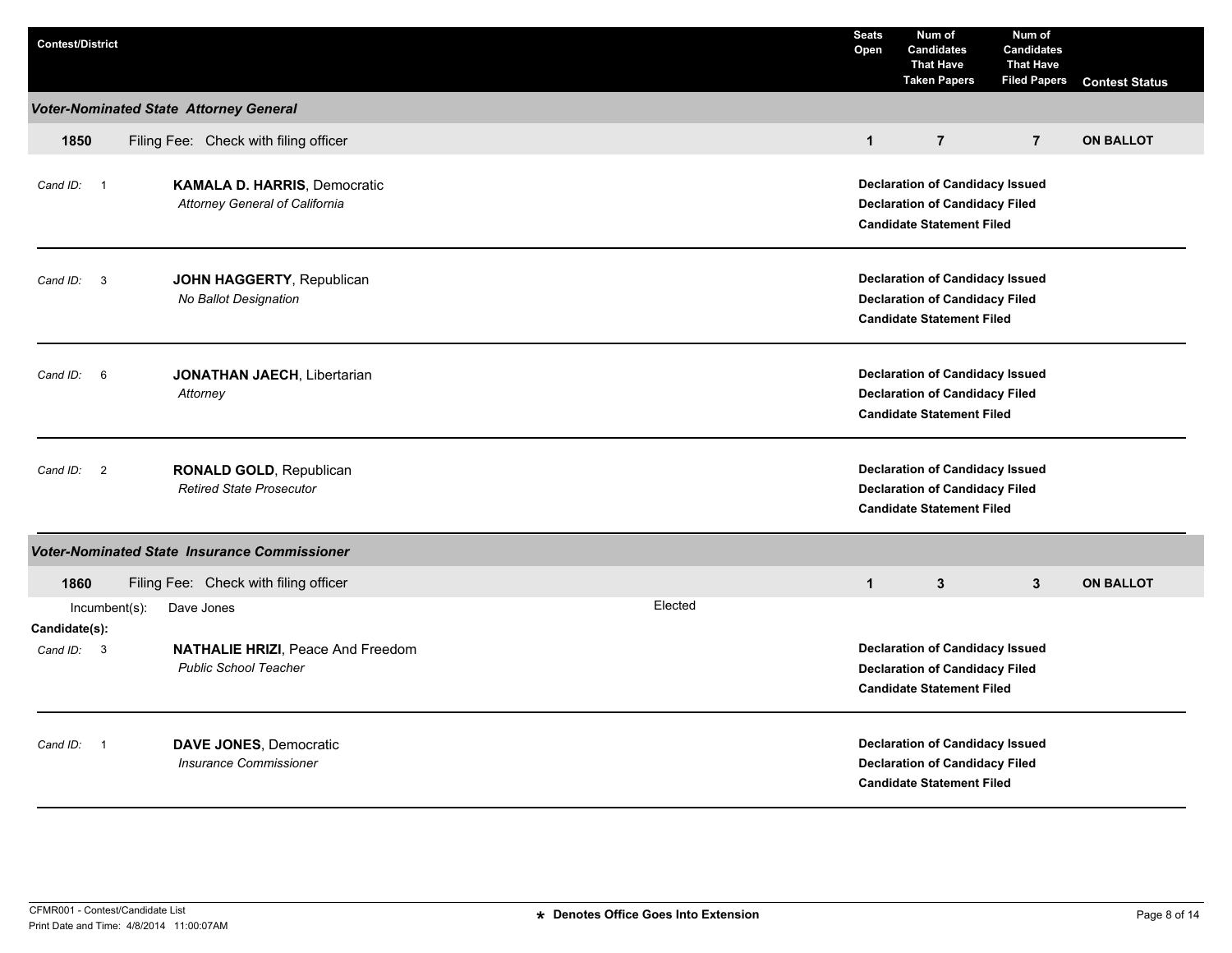| <b>Contest/District</b>        |                                                                               | <b>Seats</b><br>Open | Num of<br><b>Candidates</b><br><b>That Have</b><br><b>Taken Papers</b>                                              | Num of<br><b>Candidates</b><br><b>That Have</b><br><b>Filed Papers</b> | <b>Contest Status</b>               |  |
|--------------------------------|-------------------------------------------------------------------------------|----------------------|---------------------------------------------------------------------------------------------------------------------|------------------------------------------------------------------------|-------------------------------------|--|
|                                | <b>Voter-Nominated State Insurance Commissioner</b>                           |                      |                                                                                                                     |                                                                        |                                     |  |
| 1860                           | Filing Fee: Check with filing officer                                         | $\mathbf{1}$         | 3                                                                                                                   | 3                                                                      | <b>ON BALLOT</b>                    |  |
| Cand ID: 2                     | TED GAINES, Republican<br>Independent Insurance Agent                         |                      | <b>Declaration of Candidacy Issued</b><br><b>Declaration of Candidacy Filed</b><br><b>Candidate Statement Filed</b> |                                                                        |                                     |  |
|                                | Voter-Nominated State Member, State Board Of Equalization District 2          |                      |                                                                                                                     |                                                                        |                                     |  |
| $\star$<br>1870                | Filing Fee: Check with filing officer                                         | $\mathbf{1}$         | $\mathbf{2}$                                                                                                        | $\mathbf{2}$                                                           | <b>ON BALLOT</b>                    |  |
| $Incumbent(s)$ :               | Elected<br>Betty T Yee                                                        |                      |                                                                                                                     |                                                                        |                                     |  |
| Candidate(s):<br>Cand ID: 1    | FIONA MA, Democratic<br>CPA/Taxpayer Representative                           |                      | <b>Declaration of Candidacy Issued</b><br><b>Declaration of Candidacy Filed</b><br><b>Candidate Statement Filed</b> |                                                                        |                                     |  |
| Cand ID: 2                     | JAMES E. THEIS, Republican<br>Organic Foods Manager                           |                      | <b>Declaration of Candidacy Issued</b><br><b>Declaration of Candidacy Filed</b><br><b>Candidate Statement Filed</b> |                                                                        |                                     |  |
|                                | Voter-Nominated U.S. Representative United States Representative - District 2 |                      |                                                                                                                     |                                                                        |                                     |  |
| 1920                           | Filing Fee: Check with filing officer                                         | $\mathbf{1}$         | 3                                                                                                                   | $\mathbf{3}$                                                           | <b>ON BALLOT</b>                    |  |
| Incumbent(s):<br>Candidate(s): | Elected<br>Jared William Huffman                                              |                      |                                                                                                                     |                                                                        |                                     |  |
| Cand ID: 3                     | DALE K. MENSING, Republican<br>Supermarket Cashier                            |                      | <b>Declaration of Candidacy Issued</b><br><b>Declaration of Candidacy Filed</b><br><b>Candidate Statement Filed</b> |                                                                        |                                     |  |
| Cand ID: 2                     | <b>ANDY CAFFREY, Democratic</b><br>Sustainability Conversion Planner          |                      | <b>Declaration of Candidacy Issued</b><br><b>Declaration of Candidacy Filed</b><br><b>Candidate Statement Filed</b> |                                                                        |                                     |  |
| Cand ID: 1                     | <b>JARED HUFFMAN, Democratic</b><br><b>United States Representative</b>       |                      | <b>Declaration of Candidacy Issued</b><br><b>Declaration of Candidacy Filed</b><br><b>Candidate Statement Filed</b> |                                                                        | 2/24/2014<br>3/07/2014<br>3/07/2014 |  |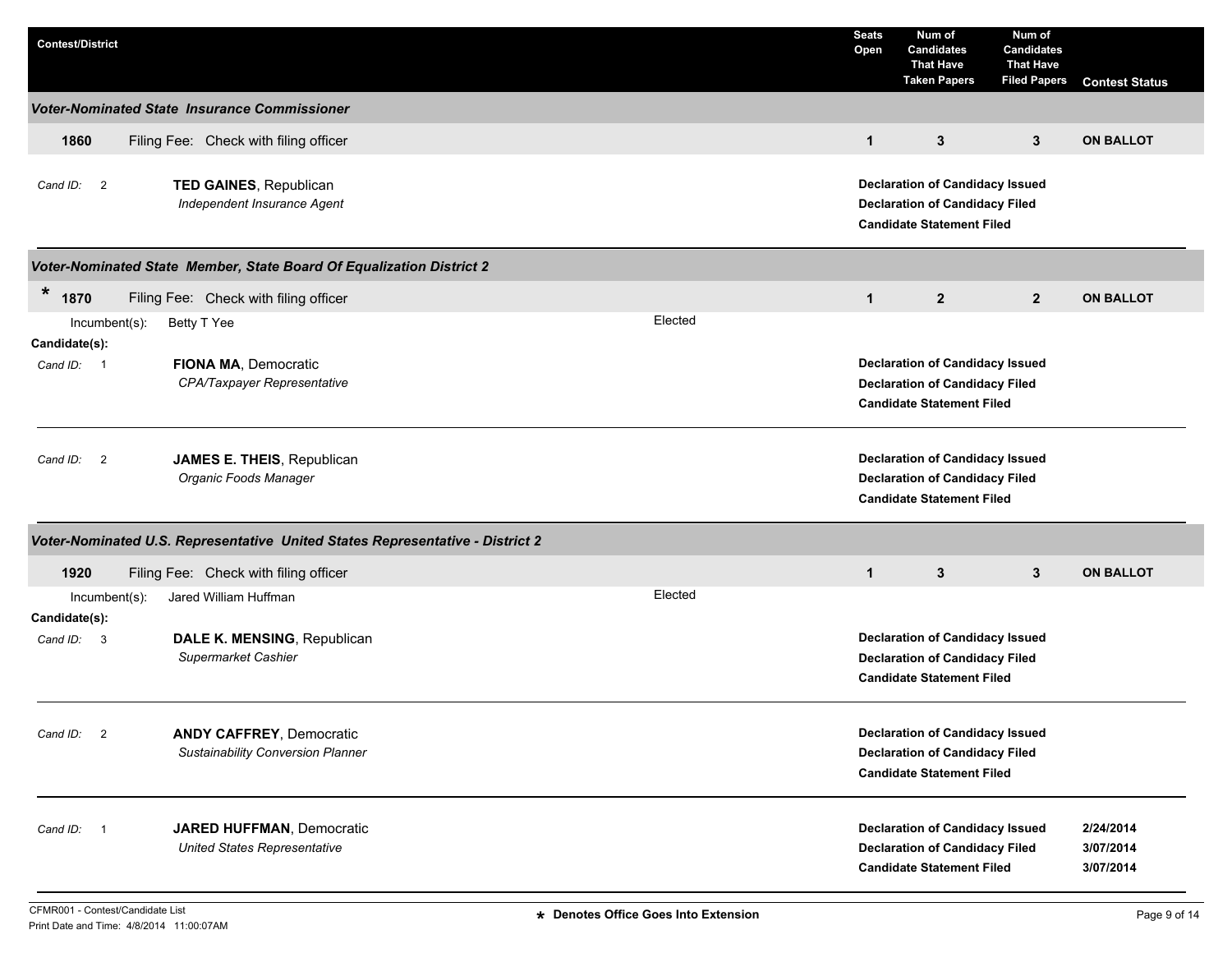| <b>Contest/District</b>                |                                                                                         |         | <b>Seats</b><br>Open | Num of<br><b>Candidates</b><br><b>That Have</b><br><b>Taken Papers</b>                                              | Num of<br><b>Candidates</b><br><b>That Have</b><br><b>Filed Papers</b> | <b>Contest Status</b>               |
|----------------------------------------|-----------------------------------------------------------------------------------------|---------|----------------------|---------------------------------------------------------------------------------------------------------------------|------------------------------------------------------------------------|-------------------------------------|
|                                        | Voter-Nominated State Senator State Senator - District 2                                |         |                      |                                                                                                                     |                                                                        |                                     |
| $\ast$<br>1940                         | Filing Fee: Check with filing officer                                                   |         | $\mathbf{1}$         | $\overline{\mathbf{4}}$                                                                                             | $\overline{\mathbf{4}}$                                                | <b>ON BALLOT</b>                    |
| $Incumbent(s)$ :<br>Candidate(s):      | Noreen Evans                                                                            | Elected |                      |                                                                                                                     |                                                                        |                                     |
| Cand ID: 2                             | HARRY V. LEHMANN, No Party Preference<br>Businessperson/Lawyer                          |         |                      | <b>Declaration of Candidacy Issued</b><br><b>Declaration of Candidacy Filed</b><br><b>Candidate Statement Filed</b> |                                                                        | 2/10/2014<br>3/07/2014<br>3/07/2014 |
| Cand ID:<br>$\overline{4}$             | <b>DEREK KNELL, Democratic</b><br>Trustee, Novato Unified School District               |         |                      | <b>Declaration of Candidacy Issued</b><br><b>Declaration of Candidacy Filed</b><br><b>Candidate Statement Filed</b> |                                                                        | 3/04/2014<br>3/12/2014<br>3/12/2014 |
| Cand ID:<br>$\overline{\phantom{0}}$ 1 | <b>MIKE MCGUIRE, Democratic</b><br><b>County Supervisor</b>                             |         |                      | <b>Declaration of Candidacy Issued</b><br><b>Declaration of Candidacy Filed</b><br><b>Candidate Statement Filed</b> |                                                                        | 3/07/2014                           |
| Cand ID:<br>- 3                        | LAWRENCE R. WIESNER, Republican<br>Accountant/Educator/Parent                           |         |                      | <b>Declaration of Candidacy Issued</b><br><b>Declaration of Candidacy Filed</b><br><b>Candidate Statement Filed</b> |                                                                        | 3/10/2014                           |
|                                        | Voter-Nominated Member of the State Assembly Member of the State Assembly - District 10 |         |                      |                                                                                                                     |                                                                        |                                     |
| 1960                                   | Filing Fee: Check with filing officer                                                   |         | $\mathbf{1}$         | $5\phantom{.0}$                                                                                                     | 5                                                                      | <b>ON BALLOT</b>                    |
| $Incumbent(s)$ :<br>Candidate(s):      | Marc Benjamin Levine                                                                    | Elected |                      |                                                                                                                     |                                                                        |                                     |
| Cand ID: 5                             | <b>VERONICA "RONI" JACOBI, Democratic</b><br><b>Business Owner/Engineer</b>             |         |                      | <b>Declaration of Candidacy Issued</b><br><b>Declaration of Candidacy Filed</b><br><b>Candidate Statement Filed</b> |                                                                        | 3/07/2014                           |
| Cand ID: 3                             | <b>MARC LEVINE, Democratic</b><br>Member, California State Assembly, 10th District      |         |                      | <b>Declaration of Candidacy Issued</b><br><b>Declaration of Candidacy Filed</b><br><b>Candidate Statement Filed</b> |                                                                        | 2/10/2014<br>3/06/2014<br>3/06/2014 |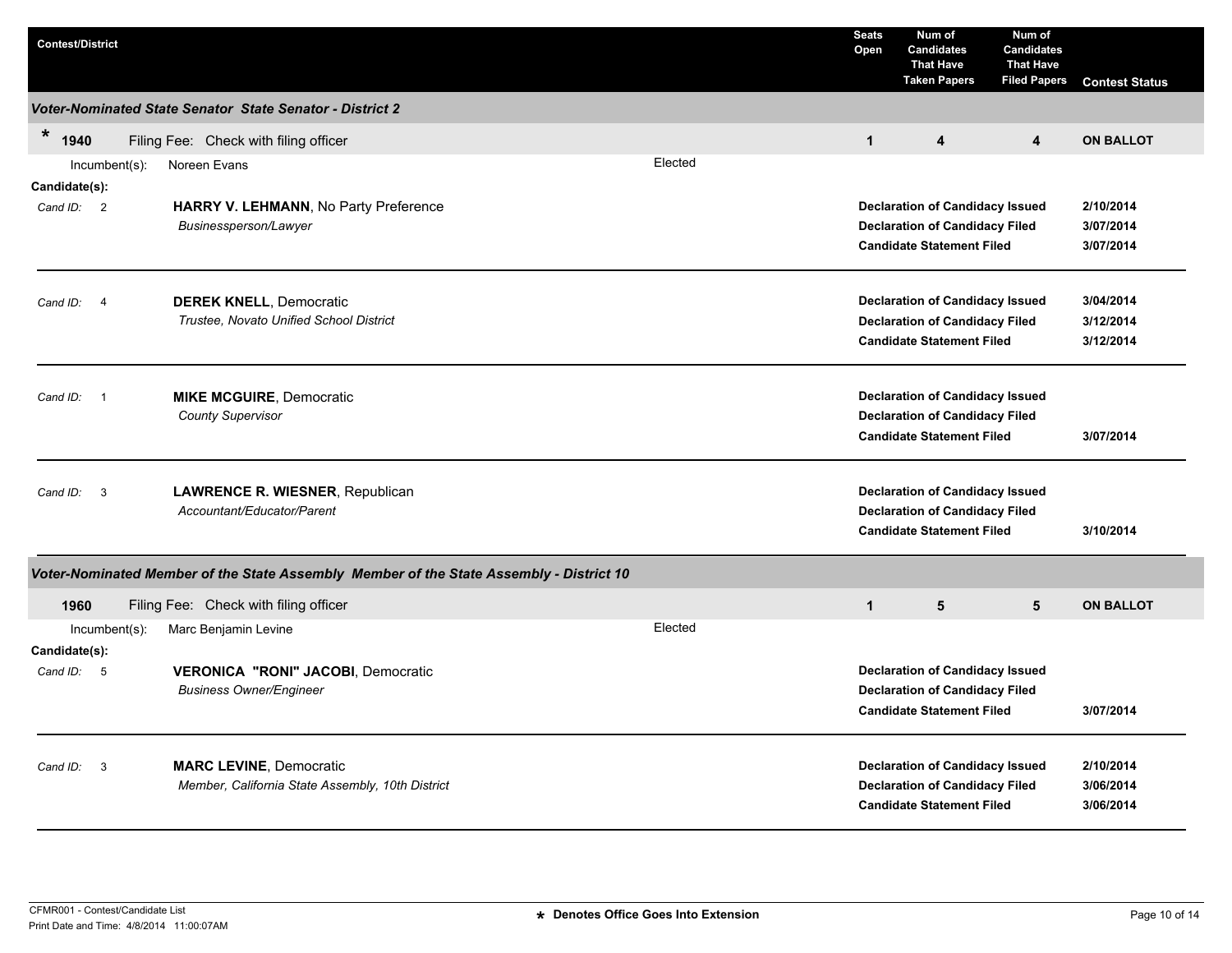| <b>Contest/District</b>          |                                                                                         |                                      | <b>Seats</b><br>Open | Num of<br><b>Candidates</b><br><b>That Have</b><br><b>Taken Papers</b>                                              | Num of<br><b>Candidates</b><br><b>That Have</b><br><b>Filed Papers</b> | <b>Contest Status</b>               |
|----------------------------------|-----------------------------------------------------------------------------------------|--------------------------------------|----------------------|---------------------------------------------------------------------------------------------------------------------|------------------------------------------------------------------------|-------------------------------------|
|                                  | Voter-Nominated Member of the State Assembly Member of the State Assembly - District 10 |                                      |                      |                                                                                                                     |                                                                        |                                     |
| 1960                             | Filing Fee: Check with filing officer                                                   |                                      | $\mathbf{1}$         | 5                                                                                                                   | 5                                                                      | <b>ON BALLOT</b>                    |
| Cand ID: 2                       | <b>GREGORY ALLEN, Republican</b><br>Corporate Recruiter                                 |                                      |                      | <b>Declaration of Candidacy Issued</b><br><b>Declaration of Candidacy Filed</b><br><b>Candidate Statement Filed</b> |                                                                        | 3/07/2014<br>3/07/2014              |
| Cand ID: 1                       | <b>DIANA M. CONTI, Democratic</b><br>Nonprofit CEO                                      |                                      |                      | <b>Declaration of Candidacy Issued</b><br><b>Declaration of Candidacy Filed</b><br><b>Candidate Statement Filed</b> |                                                                        | 2/18/2014<br>3/05/2014<br>3/05/2014 |
| Cand ID: 4                       | <b>ERIN CARLSTROM, Democratic</b><br>Santa Rosa Councilwoman                            |                                      |                      | <b>Declaration of Candidacy Issued</b><br><b>Declaration of Candidacy Filed</b><br><b>Candidate Statement Filed</b> |                                                                        |                                     |
|                                  | Non-Partisan State State Superintendent Of Public Instruction                           |                                      |                      |                                                                                                                     |                                                                        |                                     |
| $\ast$<br>3000                   | Filing Fee: Check with filing officer                                                   |                                      | $\mathbf{1}$         | $\mathbf{3}$                                                                                                        | 3                                                                      | <b>ON BALLOT</b>                    |
| Incumbent(s):<br>Candidate(s):   | Tom Torlakson                                                                           | Elected                              |                      |                                                                                                                     |                                                                        |                                     |
| Cand ID: 2                       | <b>TOM TORLAKSON</b><br>California Schools Superintendent                               |                                      |                      | <b>Declaration of Candidacy Issued</b><br><b>Declaration of Candidacy Filed</b><br><b>Candidate Statement Filed</b> |                                                                        |                                     |
| Cand ID: 3                       | <b>MARSHALL TUCK</b><br>Educator/Schools' Executive                                     |                                      |                      | <b>Declaration of Candidacy Issued</b><br><b>Declaration of Candidacy Filed</b><br><b>Candidate Statement Filed</b> |                                                                        |                                     |
| Cand ID: 1                       | <b>LYDIA A. GUTIERREZ</b><br>Teacher/Neighborhood Councilmember                         |                                      |                      | <b>Declaration of Candidacy Issued</b><br><b>Declaration of Candidacy Filed</b><br><b>Candidate Statement Filed</b> |                                                                        |                                     |
|                                  | <b>Non-Partisan School County Superintendent Of Schools</b>                             |                                      |                      |                                                                                                                     |                                                                        |                                     |
| 3050                             | Filing Fee: Check with filing officer                                                   |                                      | $\mathbf{1}$         | $\mathbf{1}$                                                                                                        | $\mathbf{1}$                                                           | <b>ON BALLOT</b>                    |
| Incumbent(s):                    | Mary Jane Burke                                                                         | Elected                              |                      |                                                                                                                     |                                                                        |                                     |
| CFMR001 - Contest/Candidate List |                                                                                         | * Denotes Office Goes Into Extension |                      |                                                                                                                     |                                                                        | Page 11 of 14                       |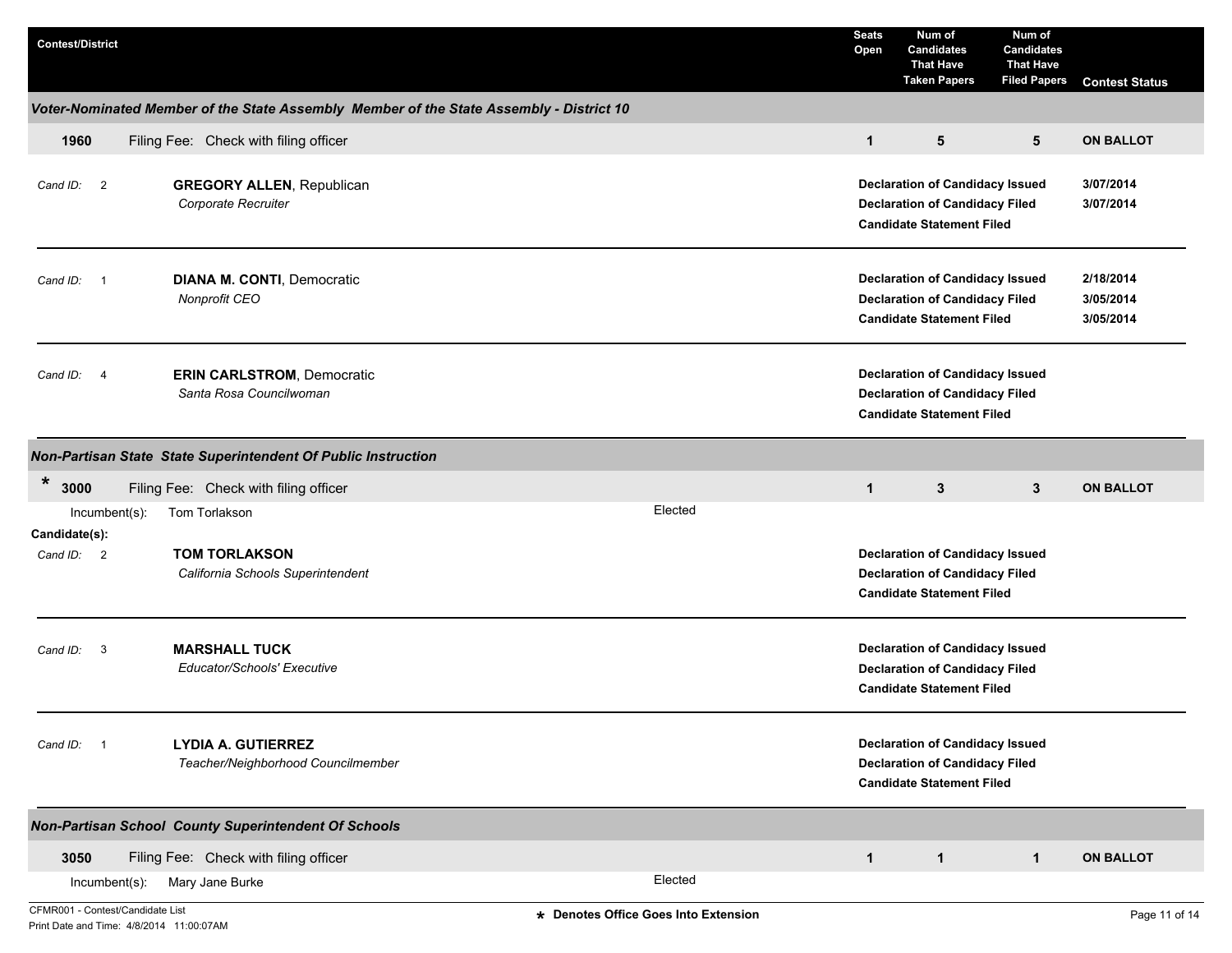| <b>Contest/District</b>                      |                                                                                                            | <b>Seats</b><br>Open | Num of<br><b>Candidates</b><br><b>That Have</b><br><b>Taken Papers</b>                                              | Num of<br><b>Candidates</b><br><b>That Have</b><br><b>Filed Papers</b> | <b>Contest Status</b>               |
|----------------------------------------------|------------------------------------------------------------------------------------------------------------|----------------------|---------------------------------------------------------------------------------------------------------------------|------------------------------------------------------------------------|-------------------------------------|
|                                              | <b>Non-Partisan School County Superintendent Of Schools</b>                                                |                      |                                                                                                                     |                                                                        |                                     |
| 3050                                         | Filing Fee: Check with filing officer                                                                      | $\mathbf{1}$         | $\mathbf{1}$                                                                                                        | $\mathbf{1}$                                                           | <b>ON BALLOT</b>                    |
| Candidate(s):<br>Cand ID: 1                  | <b>MARY JANE BURKE, Democratic</b><br>Marin County Superintendent of Schools                               |                      | <b>Declaration of Candidacy Issued</b><br><b>Declaration of Candidacy Filed</b><br><b>Candidate Statement Filed</b> |                                                                        | 2/10/2014<br>2/10/2014<br>2/10/2014 |
|                                              | Non-Partisan County County Supervisor - District 1                                                         |                      |                                                                                                                     |                                                                        |                                     |
| 4011<br>Incumbent(s):                        | Filing Fee: Check with filing officer<br>Elected<br>Susan L Adams                                          | $\mathbf{1}$         | $\overline{2}$                                                                                                      | $\mathbf{2}$                                                           | <b>ON BALLOT</b>                    |
| Candidate(s):<br>Cand ID: 2                  | <b>DAMON CONNOLLY, Democratic</b><br>San Rafael City Councilmember                                         |                      | <b>Declaration of Candidacy Issued</b><br><b>Declaration of Candidacy Filed</b><br><b>Candidate Statement Filed</b> |                                                                        | 2/13/2014<br>3/06/2014<br>3/06/2014 |
| Cand ID:<br>$\overline{1}$                   | <b>SUSAN L. ADAMS, Democratic</b><br>Incumbent                                                             |                      | <b>Declaration of Candidacy Issued</b><br><b>Declaration of Candidacy Filed</b><br><b>Candidate Statement Filed</b> |                                                                        | 2/10/2014<br>2/27/2014<br>2/27/2014 |
|                                              | <b>Non-Partisan County County Supervisor - District 5</b>                                                  |                      |                                                                                                                     |                                                                        |                                     |
| 4055                                         | Filing Fee: Check with filing officer                                                                      | $\mathbf{1}$         | $2^{\circ}$                                                                                                         | $\overline{2}$                                                         | <b>ON BALLOT</b>                    |
| Incumbent(s):<br>Candidate(s):<br>Cand ID: 2 | Elected<br>Judy Gail Arnold<br><b>JUDY ARNOLD, Democratic</b><br><b>Marin County Supervisor District 5</b> |                      | <b>Declaration of Candidacy Issued</b><br><b>Declaration of Candidacy Filed</b><br><b>Candidate Statement Filed</b> |                                                                        | 2/11/2014<br>3/05/2014<br>3/05/2014 |
| Cand ID: 1                                   | <b>TONI SHROYER, Democratic</b><br>Businesswoman/Mother                                                    |                      | <b>Declaration of Candidacy Issued</b><br><b>Declaration of Candidacy Filed</b><br><b>Candidate Statement Filed</b> |                                                                        | 2/10/2014<br>2/21/2014<br>2/21/2014 |
|                                              | Non-Partisan County Assessor - Recorder - County Clerk                                                     |                      |                                                                                                                     |                                                                        |                                     |
| 4200                                         | Filing Fee: Check with filing officer                                                                      | $\mathbf{1}$         | $\mathbf{1}$                                                                                                        | $\mathbf{1}$                                                           | <b>ON BALLOT</b>                    |
| Incumbent(s):                                | Elected<br>Richard N Benson                                                                                |                      |                                                                                                                     |                                                                        |                                     |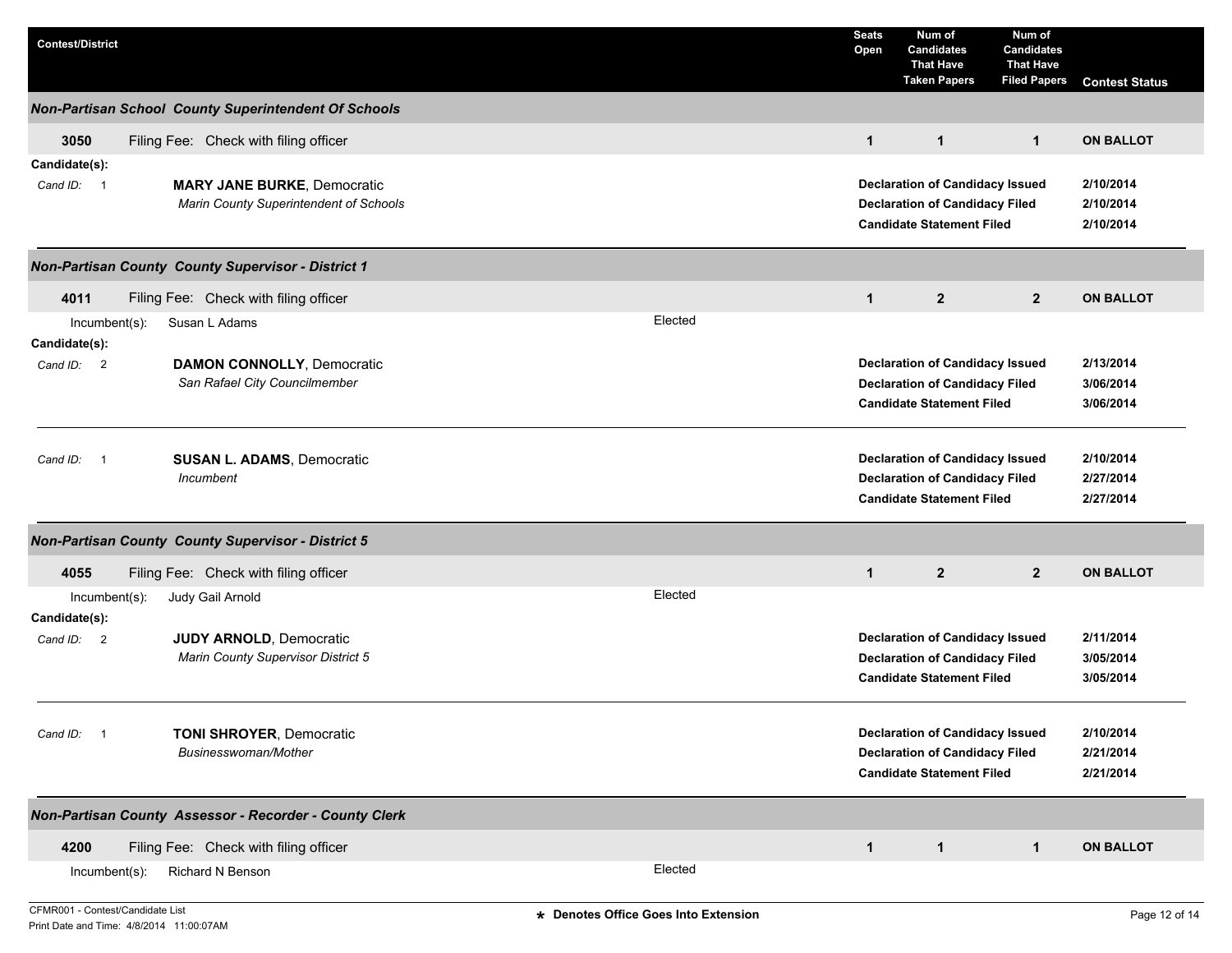| <b>Contest/District</b>                      |                                                               |                      | <b>Seats</b><br>Open                  | Num of<br><b>Candidates</b><br><b>That Have</b><br><b>Taken Papers</b> | Num of<br><b>Candidates</b><br><b>That Have</b><br><b>Filed Papers</b> | <b>Contest Status</b> |  |
|----------------------------------------------|---------------------------------------------------------------|----------------------|---------------------------------------|------------------------------------------------------------------------|------------------------------------------------------------------------|-----------------------|--|
|                                              | Non-Partisan County Assessor - Recorder - County Clerk        |                      |                                       |                                                                        |                                                                        |                       |  |
| 4200                                         | Filing Fee: Check with filing officer                         |                      | $\mathbf{1}$                          | $\mathbf{1}$                                                           | $\mathbf{1}$                                                           | <b>ON BALLOT</b>      |  |
| Candidate(s):                                |                                                               |                      |                                       |                                                                        |                                                                        |                       |  |
| Cand ID: 1                                   | <b>RICHARD N. BENSON, Democratic</b>                          |                      |                                       | <b>Declaration of Candidacy Issued</b>                                 | 2/10/2014                                                              |                       |  |
|                                              | Incumbent                                                     |                      |                                       | <b>Declaration of Candidacy Filed</b>                                  | 3/06/2014                                                              |                       |  |
|                                              |                                                               |                      |                                       | <b>Candidate Statement Filed</b>                                       |                                                                        | 3/06/2014             |  |
| <b>Non-Partisan County District Attorney</b> |                                                               |                      |                                       |                                                                        |                                                                        |                       |  |
| 4300                                         | Filing Fee: Check with filing officer                         |                      | $\mathbf{1}$                          | $\mathbf{1}$                                                           | $\mathbf{1}$                                                           | <b>ON BALLOT</b>      |  |
| $Incumbent(s)$ :                             | Edward S Berberian                                            | Elected              |                                       |                                                                        |                                                                        |                       |  |
| Candidate(s):                                |                                                               |                      |                                       |                                                                        |                                                                        |                       |  |
| Cand ID: 1                                   | <b>EDWARD S. BERBERIAN, Democratic</b>                        |                      |                                       | <b>Declaration of Candidacy Issued</b>                                 |                                                                        | 2/10/2014             |  |
|                                              | <b>District Attorney</b>                                      |                      |                                       | <b>Declaration of Candidacy Filed</b>                                  |                                                                        | 2/10/2014             |  |
|                                              |                                                               |                      |                                       | <b>Candidate Statement Filed</b>                                       |                                                                        | 2/10/2014             |  |
| <b>Non-Partisan County Sheriff - Coroner</b> |                                                               |                      |                                       |                                                                        |                                                                        |                       |  |
| 4400                                         | Filing Fee: Check with filing officer                         |                      | $\mathbf{1}$                          | $\mathbf{1}$                                                           | $\mathbf{1}$                                                           | <b>ON BALLOT</b>      |  |
| $Incumbent(s)$ :                             | Robert Thomas Doyle                                           | Elected              |                                       |                                                                        |                                                                        |                       |  |
| Candidate(s):                                |                                                               |                      |                                       |                                                                        |                                                                        |                       |  |
| Cand ID: 1                                   | ROBERT T. DOYLE, Democratic                                   |                      |                                       | <b>Declaration of Candidacy Issued</b>                                 | 2/10/2014                                                              |                       |  |
|                                              | Marin County Sheriff - Coroner                                |                      | <b>Declaration of Candidacy Filed</b> |                                                                        | 2/26/2014                                                              |                       |  |
|                                              |                                                               |                      |                                       | <b>Candidate Statement Filed</b>                                       |                                                                        | 2/26/2014             |  |
|                                              | Non-Partisan Municipal City Of Belvedere Member, City Council |                      |                                       |                                                                        |                                                                        |                       |  |
| $\ast$<br>5023                               | Filing Fee: Check with filing officer                         |                      | $\overline{2}$                        | 2 <sup>2</sup>                                                         | $\overline{2}$                                                         | <b>ON BALLOT</b>      |  |
| $Incumbent(s)$ :                             | James Gregory Campbell                                        | Appointed to Vacancy |                                       |                                                                        |                                                                        |                       |  |
|                                              | Thomas Hay Cromwell                                           | Elected              |                                       |                                                                        |                                                                        |                       |  |
| Candidate(s):                                |                                                               |                      |                                       |                                                                        |                                                                        |                       |  |
| Cand ID: 2                                   | <b>MARTY WINTER, Democratic</b>                               |                      |                                       | <b>Declaration of Candidacy Issued</b>                                 |                                                                        |                       |  |
|                                              | Investor                                                      |                      |                                       | <b>Declaration of Candidacy Filed</b>                                  |                                                                        | 3/05/2014             |  |
|                                              |                                                               |                      |                                       | <b>Candidate Statement Filed</b>                                       |                                                                        | 3/05/2014             |  |